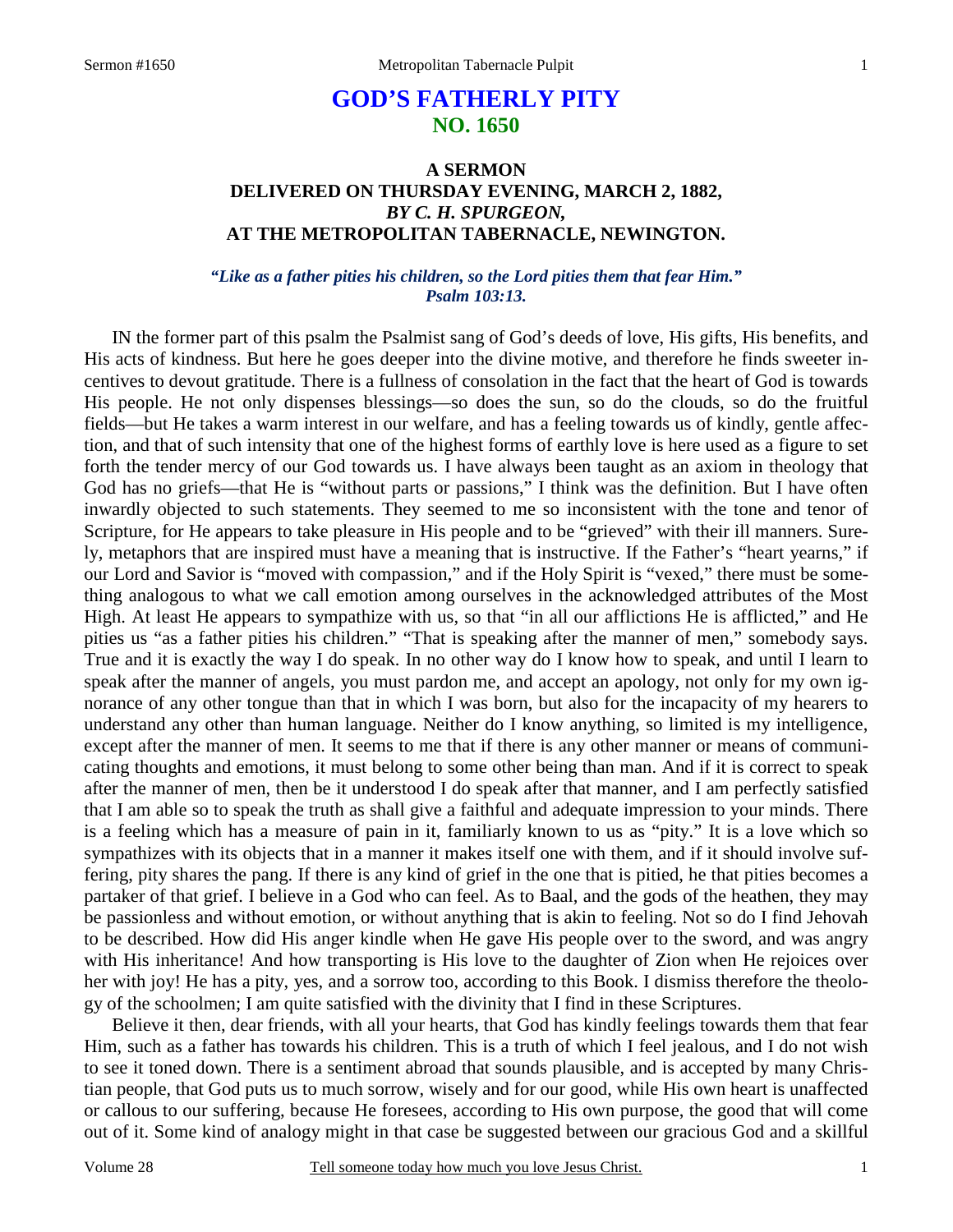surgeon, who cuts, and cuts deeply, when he would remove a cancer from the flesh, or a physician who administers potent drafts of medicine, which, perhaps, cause excruciating pain. The surgeon would be too intent on the success of his operation, or the physician would watch with too much anxiety, the effect of his prescription on the patient to bestow much thought or sympathy on those present sufferings which he confidently anticipates will effect a permanent cure. So he calmly looks on, intent upon the result in the future, as he ignores to some extent the anguish of the passing hour. But I pray you not to think that it is exactly so with God. Of course, in a higher scale, He has all the wisdom of the physician and He views our afflictions that we now endure in the light of that hereafter when He will heal all our diseases, give unto us beauty for ashes, the oil of joy for mourning, and the garment of praise for the spirit of heaviness. Still, He does not steel His heart to the immediate and the present trouble of His people, but, "Like as a father pities his children, so the Lord pities them that fear Him." I can understand the surgeon looking at the patient, while causing him acute pain under the operation, with the bravery of a man whose nerves cannot easily be shaken. But the father must leave the room, he cannot bear it. The mother cannot look on—they are carried away with the immediate grief. And so it is with God, albeit that the splendor of His wisdom and His foreknowledge enable Him to see the end as well as the beginning, yet, believe me, like as a father is pitying his children, so the Lord is pitying them that fear Him. For it is in the present tense, and carries the idea of continuity. At this very moment He pities them that fear Him. Though He knows your trials will work for your good, yet He pities you. Though He knows that there is sin in you, which, perhaps, may require this rough discipline before you are sanctified, yet He pities you. Though He can hear the music of heaven, the songs and glees that will ultimately come of your present sighs and grief, yet He still pities those groans and wails of yours, for "He does not afflict willingly nor grieve the children of men." In all our distresses and present grief, He takes His share. He pities us as a father pities his children.

 Let us look at the text, then, believing in its meaning, and not frittering it away by saying, "That is after the manner of men." For again, I say, there is no other manner in which we can speak, and no other manner in which God Himself can speak if He means us to understand. There is doubtless some high and vast meaning which, like the covering cherub, stands high over all, but, for all that, I am but a child and cannot reach it. I am content with what I can reach; satisfied with what is obviously the meaning of this text, "Like as a father pities his children, so the Lord pities them that fear Him."

 Hear it, dear friends, first for your encouragement, and hear it next for your imitation. Hear it that you may be encouraged, God is not unfeelingly afflicting you, but He pities you. Hear it that you may be impelled to go into the world with a like pitying eye. If you ever have to say a rough word in fidelity, or are required to utter a stern rebuke, do it after the manner of your heavenly Father, pitying even if you have to blame, and gently delivering the expostulation which it grieves you to have to deliver at all.

 I am not tonight able to preach to you much by way of set discourse, for I am one of those children just now who needs his Father's pity. I half think He would have bade me go home, and not speak to you at all, had it not been that the sight of this assembly stirs my spirit, and makes it imperative that when you come together to hear, I should have something to say to you, therefore as best I can, I shall simply call attention to some things in our condition and our circumstances which make us resemble children towards whom God has pity.

 Will you please observe on the outset, that the pity of the Lord extends to *all* those that fear Him. There are none of them that are not fit objects of His compassion—the very best and brightest of His saints, the brave heroes, the well-instructed fathers, the diligent workers, God pities you, my dear brethren. Will you take that home to yourselves, because there is a beautiful lesson of humility in so accounting ourselves as pitiable creatures in the eyes of the Lord, even when we are at our best estate. I have seen some brothers and sisters that really did not seem at all good subjects for pity, because they imagined that the very roots of sin had been eradicated out of their hearts. Their character and their conduct were akin to perfection in their own esteem. I forget how many weeks they had lived without a sin except they had some wandering thought once, but they could hardly remember or refer to that as a fault.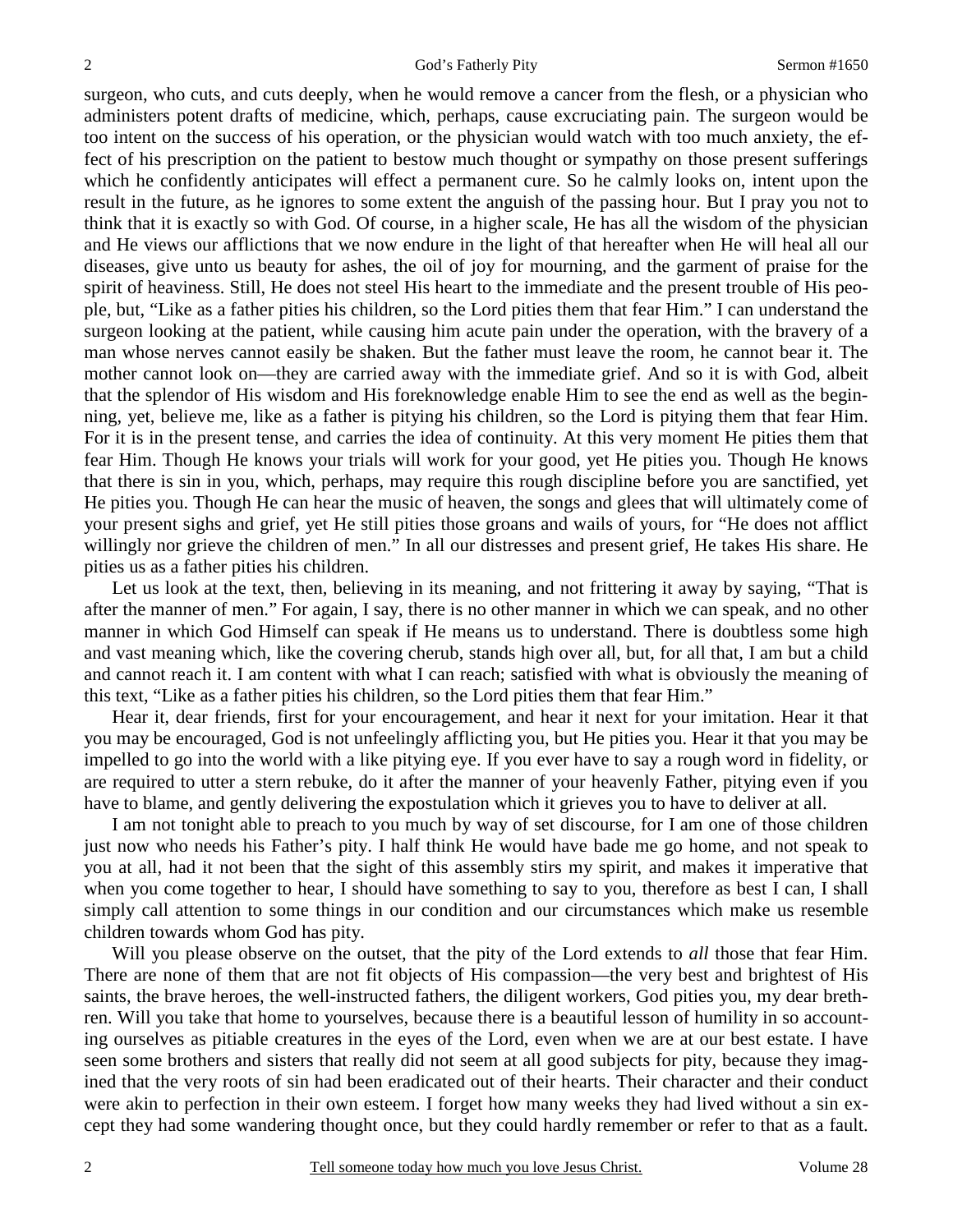Yes, but I venture to say I pity people that talk so. If they are God's children, all that God does with them is, He pities them, and well He may, for He says to Himself, "Poor dear creatures. How little they know of themselves, and how different their estimate of perfection is from Mine." He still pities them, and that is as far as He goes. I do not find Him admiring them or exalting and extolling them. The biggest child He has, the child that is most like His Father, and has learned most of Jesus, may come to this text and see himself depicted in it—"As a father pities his children, so the Lord pities them that fear Him."

 As for us who are not so big, and are still among His little children, I am sure the Lord first pities our *childish ignorance*. He is not angry with us, because we do not know everything, He is not angry with us because the little we do know we mostly turn topsy-turvy, upside down. He is not angry with us because what He has taught us we are very apt to forget by reason of our fickle memory. No, He pities us. Schoolmasters of the olden type used to think that the boys must do all the lessons that were given them and learn everything that was contained in their school books, then they asked them questions which, if the pupils could answer, there would be no need for any tutors, but if the boys did not know the answers, there was nothing for them but a fierce word and a hard blow. That is not how fathers teach—true fathers, but when their children do not know, they tell them. If they cannot quite understand them, they watch their faces and they put the thing into another shape, and if the child has not got it then, they try again, and at last they find the keyhole of the child's understanding, and put the key in, and straightway the mind is opened, and the truth, like a precious treasure, is stowed therein. A father does not act like a schoolmaster, but he pities his children, and he is willing patiently to teach them. Does the father expect his child to know as much as himself? Does the politician expect the little boy to understand the secrets of the Cabinet? Does the tradesman expect his child to come into his shop and perceive the intricacies of his business? Certainly not, and when the child makes many mistakes, at which others laugh and mock and make some bitter jest till the tears rise in his tender eyes, and roll down his little cheeks, the father feels the affront and pities his child. He too smiles at the strange things, the freaks of the child's mind, yet there is not an atom of scorn in that smile. He loves him too much to ever think of him in that way, and he goes on to teach him more. "Why did you tell your child that piece of information twenty times?" asks one. "Why," said the mother, "I told him twenty times, because when I had told him nineteen times he did not know it, so I went on to twenty times." And that is how God does with us. He has taught some of us nineteen times, and we do not know it, so He will teach us twenty times, for He pities us. Oh, if He were to treat us as some lads have been treated at schools—where they dismiss a boy as incorrigible, too dull, too stupid ever to shine—some of us would have been turned away long ago. But He takes us, dull scholars as we are, and He tires not of teaching, as He gently insinuates one truth after another—not too much at a time, for He says, "You cannot bear them now, though I have many things to say unto you" and so by degrees He does get a little into us. Blessed be His name for that little! It is worth the entire world. One thing I know, whereas I was blind, now I see. I have got that drilled into me. To know Him, and to know something of the power of His resurrection, and something of conformity to His death these are lessons we are going on to learn with a sweet prospect of being taught yet more and more, and never a fear of being dismissed because of our dullness, for "Like as a father pities his children, so the Lord pities them that fear Him." Let us take a word of admonition from this instance of pity before we go any further. Do not let us think that we have not the privileges of children because we do not know as much as more experienced saints, because we cannot engage in the devotion at prayer meetings, or conduct a Bible class, or perhaps can hardly understand the creed of the church well enough to give a clear account of it. Do not let us think our heavenly Father does not love us, that He will refrain from keeping His eye upon us, or cease to watch our growth in grace and in the knowledge of Christ until He shall have more fully instructed us. Do not let us begin to condemn those of God's children that do not know as much as we do. We have not got far ourselves. Still, there is a tendency in some to say, "Why, this cannot be genuine grace, for it is accompanied with such little knowledge." Well, now, if that suspicion shall lead you to give more instruction, it is well, but if it shall lead you to set aside the uninstructed one,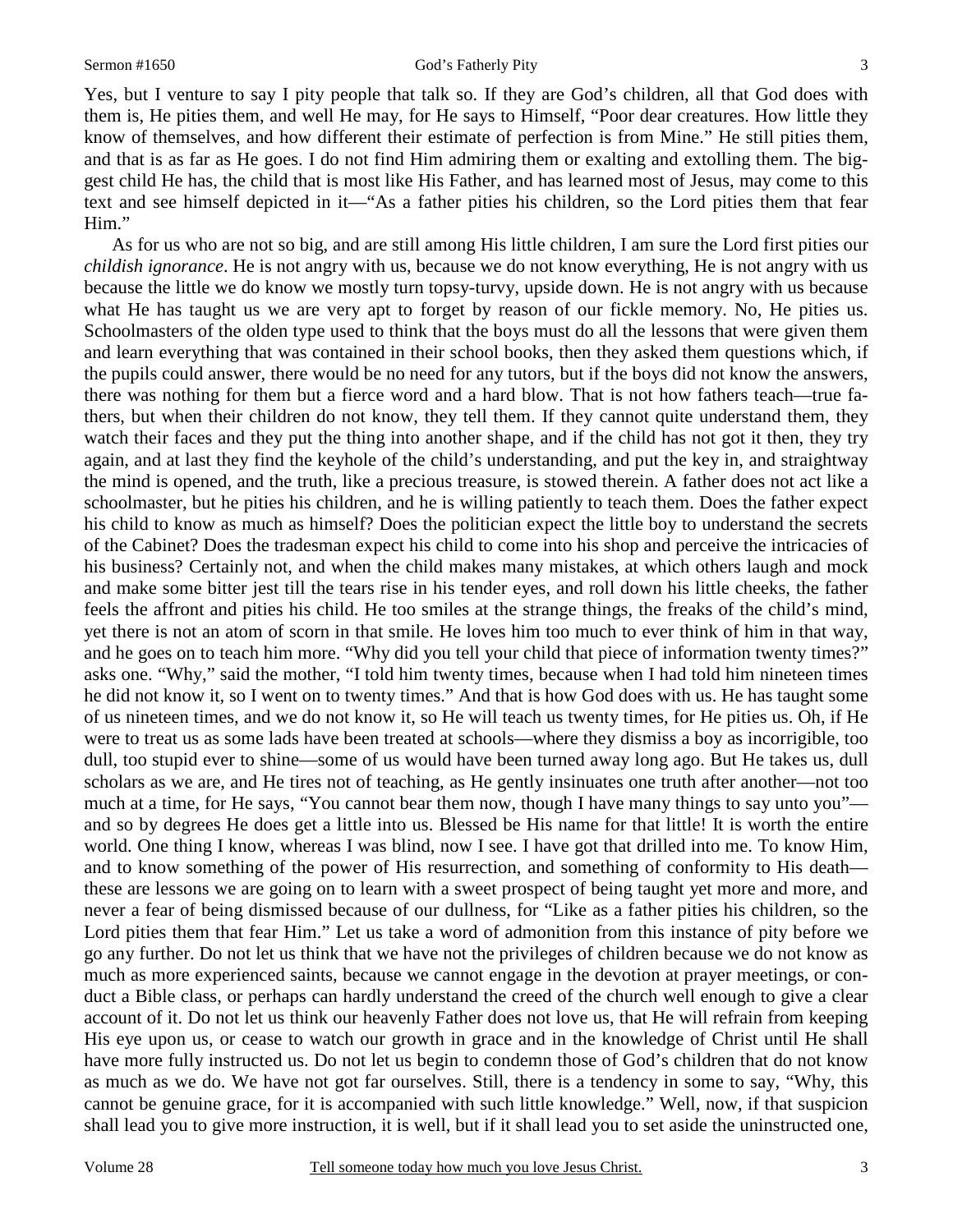it is ill. In the church of God it behooves us to have the same pity on the ignorant as our heavenly Father has shown towards us in our ignorance, and we ought to have even more, seeing He has no ignorance of His own, and we have much. Let us therefore be very compassionate and exceedingly pitiful towards those of our brethren who as yet know but little.

 Another thing in which our heavenly Father shows Himself pitiful to us is in *our weakness*. Children cannot do much; they have but little strength, especially little children, too young, too helpless to run alone. The mother does not despise, she rather dotes on the babe whose little body is a burden she has to carry because it cannot walk. Her heart is not hardened against her infant because the wee baby is unable to help itself. Our heavenly Father knows our weaknesses. Some of you know something of your own lack of strength. You are bowed down under a sense of your infirmity tonight. Now, do not let your weakness lead you into any unbelief or mistrust of God. He knows our frame; He remembers that we are but dust. An infant's incapacity never excites a parent's ire. You, being evil, know how to be tender with your offspring. How much more shall the Father of spirits sympathize with such weakness, as He knows we are all prone to experience. Possibly the weakness that distracts you comes from languor of body. I have been sometimes so sorely sick as scarcely able to pray, that is to say, not to express my desires in a consecutive prayer. And I remember one who said to me, "I appeal to you, as a father, were your child suffering from a fever, his mind wandering, and his speech delirious, would you reproach him because he did not address you just as he has been accustomed to do when he was in health?" I felt I should have rather commiserated his sickness than complained of his frenzy. Neither will our heavenly Father, deviate from the instincts that He has implanted in the nature of His creatures, and revealed to us as an illustration of His own emotions toward those that fear Him. If you who have been accustomed to guide your class in their studies, cannot find anything instructive to teach them, or if you are a minister, should it seem to you that the tide runs out when you looked for your thoughts to flow freely, and that the words fall frozen when you hoped they would fire volleys from your lips, there may be some rational solution for your languor. If there is any wrong in your heart or in your habits, you may well blame yourselves, but if it is pure weakness—whether it comes from the body or from the mind that you are weary, disorganized, depressed and bowed down—do not think of aggravating your distress by self-reproach, but hear the text say, "Like as a father pities his children, so the Lord pities them that fear Him. For He knows our frame; He remembers that we are dust." Some of our brethren seem to think we are made of cast iron. They would have us preach all day and all night long. At times they are so thoughtless as to make use of very bitter language when some servant of Christ cannot, through physical or mental weakness, do all they want of him. "So-and-so does it," they say. A man in perfect health and strength may joyfully accomplish what another man cannot even think of undertaking. So are God's servants misjudged by the sterner sort, but they are not misjudged by God, for He pities the weakness of His people, and blames them not. I wish I could speak a word that would be encouraging to any here that would go about Christ's service if they could, but cannot. I remember John Bunyan's little picture of the man that is sent for the doctor, and he has to go on a horse and make all the haste he can, but the horse is a sorry jade, and cannot go very fast. "Oh," he says, "look at the man, how he kicks, how he tugs at the bridle, and his master knows he would go if the horse would only carry him." Under such circumstances the messenger could not surely be to blame. So, sometimes God sees the efforts of His servants to work for Him. Why, they would drive the church before them and pull the world behind them if they could. And if they do not seem to be able to do it, does He blame them? No, verily, but He pities the weakness of them that fear Him.

 We will go a step further now. In children there is something much worse than ignorance and weakness, and that is their *childish follies*. There are some persons who have a great affection for children, and find great pleasure in being with them by the days together. I confess I find a larger portion of pleasure when they are out of the way. Perhaps it is because I need quiet and stillness that I am better able to bear with them a little at a time. But there are persons who seem to take a delight in all their childish pranks and games, and all their romps and frolic. Well, that is good, and I hope you will have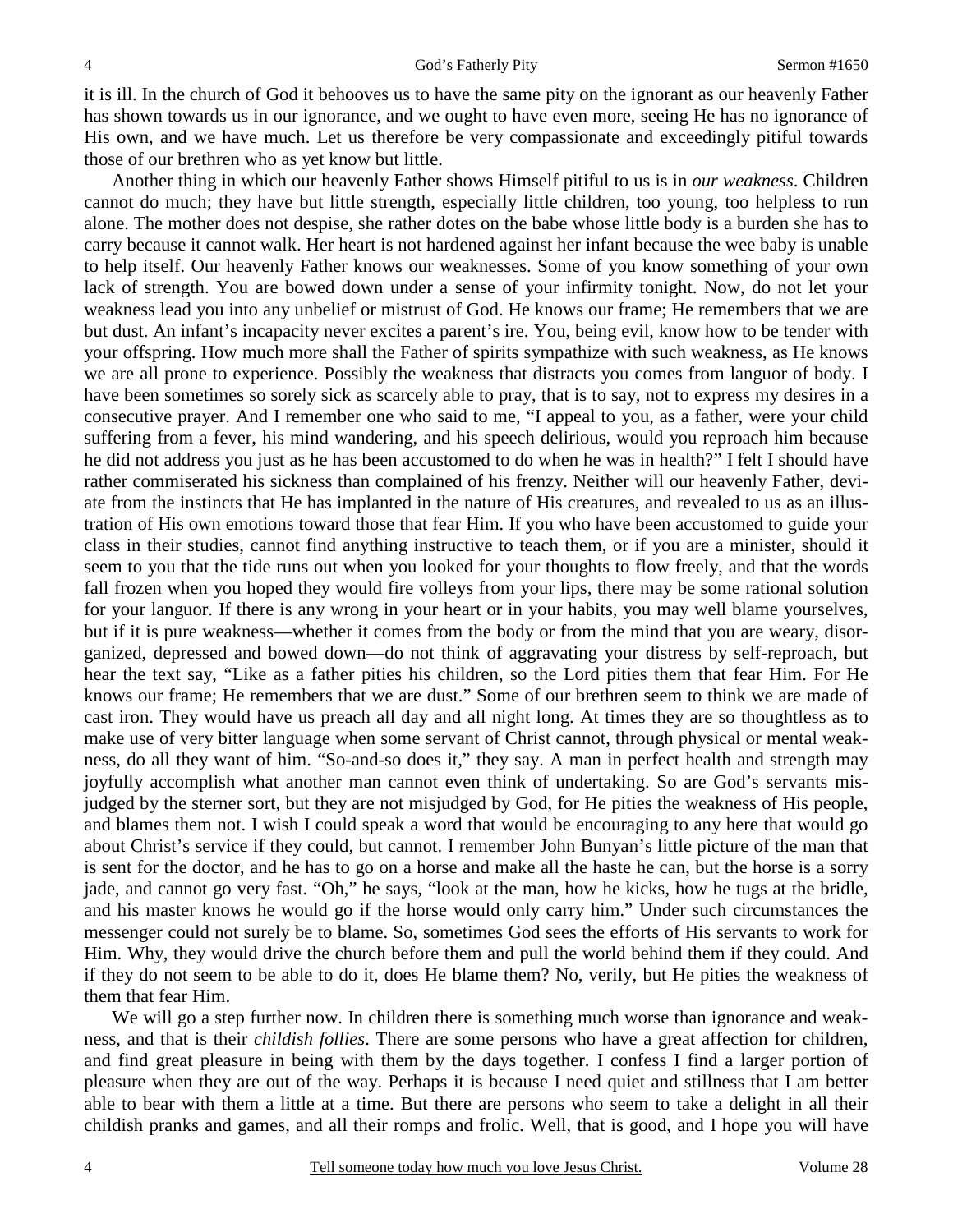plenty of it, you that like it. But the father is the one who can bear with his children when other people cannot. I have occasionally been in houses where I have felt that I was glad the father could bear with them, for I did not feel inclined to be very patient with their play myself, however proper I may think it for young people to be lively. And you know a father and mother will put up with a thousand little things in their children that strangers would frown at. Those dear, kind mothers, with a little tribe about them, they do not seem wearied and worn out, and if anybody says, "Oh, look what he is doing." "Ah, well," says the mother, "he is only a boy." "Oh, but see that girl." "Oh, well, she is so young; she must have her little frolics." There are all sorts of excuses made on their behalf, and it is right enough that it should be so. It is not weakness in the child, it is just childishness. And when we were children, we did the same, and others bore with us, and so parents bear with their children. But oh, how God our Father bears with us! We think we are very wise, it is highly probable that we are never such fools as when we think we are displaying our wisdom. We think we are pleasing God sometimes, and in that very act we are displeasing Him, though we know it not. There are sins in our holy things, oh, how strange must some of the things that we do seem to our great God! We have gotten so accustomed to them, we have seen them in others, we have come to put up with them in others, and others put up with them in us. Now, we who talk sometimes about our doubts and fears, why, there must be much in them which must be very depressing to the mind of the great Father. Do we doubt Him? Do we distrust His promises? We try to make out that we do not, but if you sift it thoroughly, it does come to that. Oh, the Father knows that we do not mean it, that we shrink in a moment from the idea of making Him to be a liar, and if anybody else were to put forward the very doubt which we have been entertaining, we should be horrified with it. And I believe it is a great part of our heavenly Father's pity that He should thus look on us, and often construe what we do in such a kind and tender way. You know how Jesus prayed for His murderers—"Father, forgive them, for they know not what they do." And the Son is very like the Father, our Father does the same with us, He forgives us because we "know not what we do." It was very beautiful of our Lord, even with Pilate to say, "He that delivered Me unto you has the greater sin." It was the best He could say for Pilate, which though his sin was great yet there was a greater. And our Father has all those kind thoughts ready; we may be sure, for His children's wild and wayward deeds. Jesus had them ready even for His most fierce and wicked adversaries. Yes, He pities our follies and bears with us still.

 But children have something worse than follies; they have *faults to be forgiven*. Now, our Father pities the faults of His children, and He shows His pity by this fact, that He has provided for their cleansing, and He freely gives them the use of that provision, and readily forgives them their iniquities. A good child, when it has done wrong, is never satisfied until it gets to the father and says so, and asks the father's forgiveness. Some fathers, perhaps, think it wise to withhold the forgiving word for a little time, so may our great Father, but as a rule is it not wonderful how readily He forgives? He does for a little time, perhaps, make us smart under the sin for our good, but it is not often. As a rule, the kiss is on our cheek almost before the confession has left our lips. Oh, have we not gone to Him and we have thought, "He will chasten me for this. I may expect to be put in the dark, and to be without communion with Him for many days." But we have just ingenuously opened up our heart, and told Him that we grieved, and asked Him to make us even more grieved, that we might hate the fault, and never fall into it again. And almost at once He has said, "I have blotted out your sins like a cloud, and like a thick cloud your iniquities; go and sin no more." Do you not think that Peter ought to have been thrown out of the church a good long while after denying his Master with oaths and cursing? Well, perhaps he would have if we had been consulted in the matter, but when Jesus Christ was here on earth, by a kind look or a gentle word He could set very crooked things straight. So we see Peter in company with John and the rest of the brethren within two or three days of his committing that serious trespass. The Lord is very ready to forgive; it is the church that is unmerciful sometimes, but not the Master. He is always willing to receive us when we come to Him, and to blot out our transgression. Come along then, you that have erred and gone astray, you backsliders that are sensible of sin, you His children that did walk in the light but a few days ago, and have got into the dark by some sad slip, yet come along. You are very ready to forgive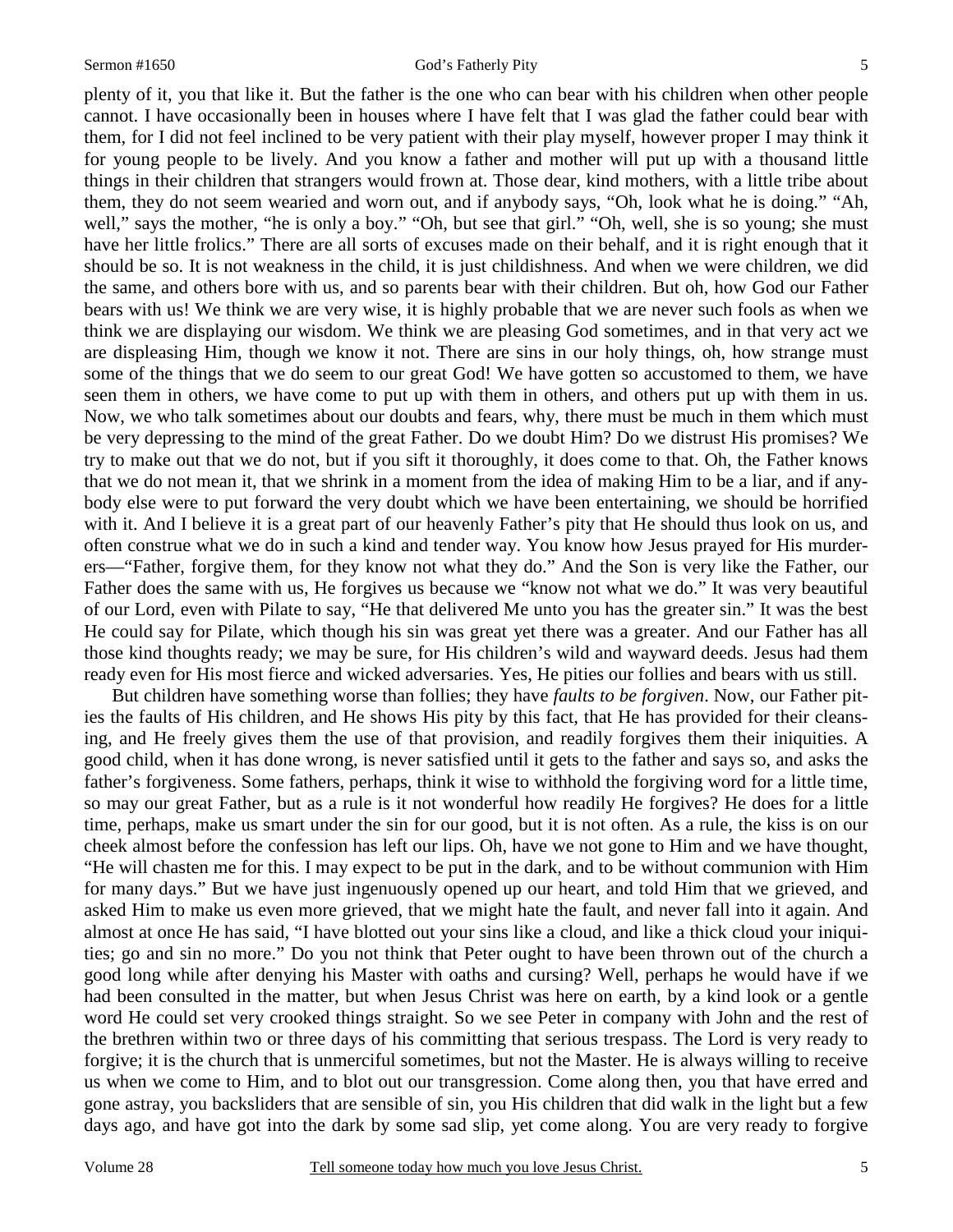your children, are you not? Do you not remember, you that are too old to have them about the house, how readily in your younger days you picked up your little ones in your arms and said, "Dear child, do not cry any more, you must not do it again, but father fully forgives you this time"? Just so your heavenly Father waits to pick you up, and to press you to His bosom and say, "I have loved you with an everlasting love," not "with a love that can soon be set aside by your fault." "I have loved you with an everlasting love, therefore I will blot out again your transgression, and set your feet on a rock, and strengthen you to sin no more." Oh, it is a sweet, sweet thought—our Father pities us in our faults!

 Go a step further. A father's pity tenderly *lifts up those that fall*. When your child falls down, as children are very apt to do, especially when they first begin to walk, do you not pity them? Is there a nasty cut across the knee, and it cries, the mother takes it up in her arms, directly, and she has some sponge and water to take the grit out of the wound, and she gives a kiss and makes it well. I know mothers have wondrous healing lips! And sometimes, when God's servants do really fall, it is very lamentable, it is very sad, and it is well that they should cry. It is a pity that they should be willing to lie in the mire, but when they are up again, and begin crying, and the wound bleeds—well, let them not keep away from God, "For as a father pities his fallen children, so the Lord pities them that fear Him." Have you come in here tonight with that cut knee of yours? I am sorry you should have fallen, but I am glad that our blessed Master is willing to receive you still. Come and trust in Him who is mighty to save, just as you did at first, and begin again tonight. Come along! Some of us have had many times to begin again. You do the same. If you are not a saint you are a sinner, and Jesus Christ came into the world to save sinners. Put your trust in Him, and you shall find restoration, and maybe through that very fall you shall learn to be more careful, and from now on you shall walk more uprightly to His honor and glory.

 But how the pity of a father comes out to a child in the matter of pain! With what exquisite tenderness *a child's pains are soothed* by a parent! It is very hard to stand by the bedside and see a dear child suffer. Have not some of you felt that you would gladly take your children's pains if they might be restored? You have one dear one at home now, the tears are in your eyes as I mention it—a life of suffering she has. Well, it may be others of you have children who have mental troubles, the body is healthy, but the little one has a fret and a worry. I hope you sometimes have seen your children weeping on account of sin, it is a blessed grief, and the sooner it comes, the better. In such a grief as that, as indeed in all others, I am quite sure you pity your children. So your Father pities you. Broken heart, God's heart is longing to heal you. Weeping, weeping for your transgressions, the Father longs to clasp you to His bosom. Tried child of God, you that are often despondent and always ailing, God would not send this to you if there were not a necessity for it, and in sending it He shares it as far as this text goes, and it goes blessedly far, for He pities you. Sometimes hard-hearted persons do not pity those that suffer, and some forms of suffering do not awaken sympathy, but all the sufferings of God's people touch the heart of Jesus, and sympathy comes to them at once. I know some of you say, "I am quite alone in the world, and I have much sorrow." Please revise that hard saying! You are like your Master, of whom it is written that He said, "You shall leave Me alone: yet I am not alone, because the Father is with Me." Your Father is with you. I wish you had some Christian friend to speak with you as a companion, but in the absence of such a social confidant there is a friend that sticks closer than a brother, and there is One above who is a Father to you. Oh, believe it, there is no poverty, there is no reproach, there is no sorrow of heart, there is no pain of body in this world among them that fear God, but what the Lord sees it, and knows all about it, and has a pity to them that endure it.

 Still passing on, our children have our pity *when anybody has wronged them*. I have heard say that there are some men that you might insult, almost with impunity, and should you even give them a blow they would stop to ask the reason before showing any resentment, but if you put a hand on their children, you shall see the father's blood come up into his face, and the most patient man will, all of a sudden, become the most passionate. There was a livid blue mark where you struck the child, and the father looks as though he could forgive you if that were on his own body, but on his child—no, that he cannot endure, he turns it over and over, and he cannot resist his indignation, that his child should be wantonly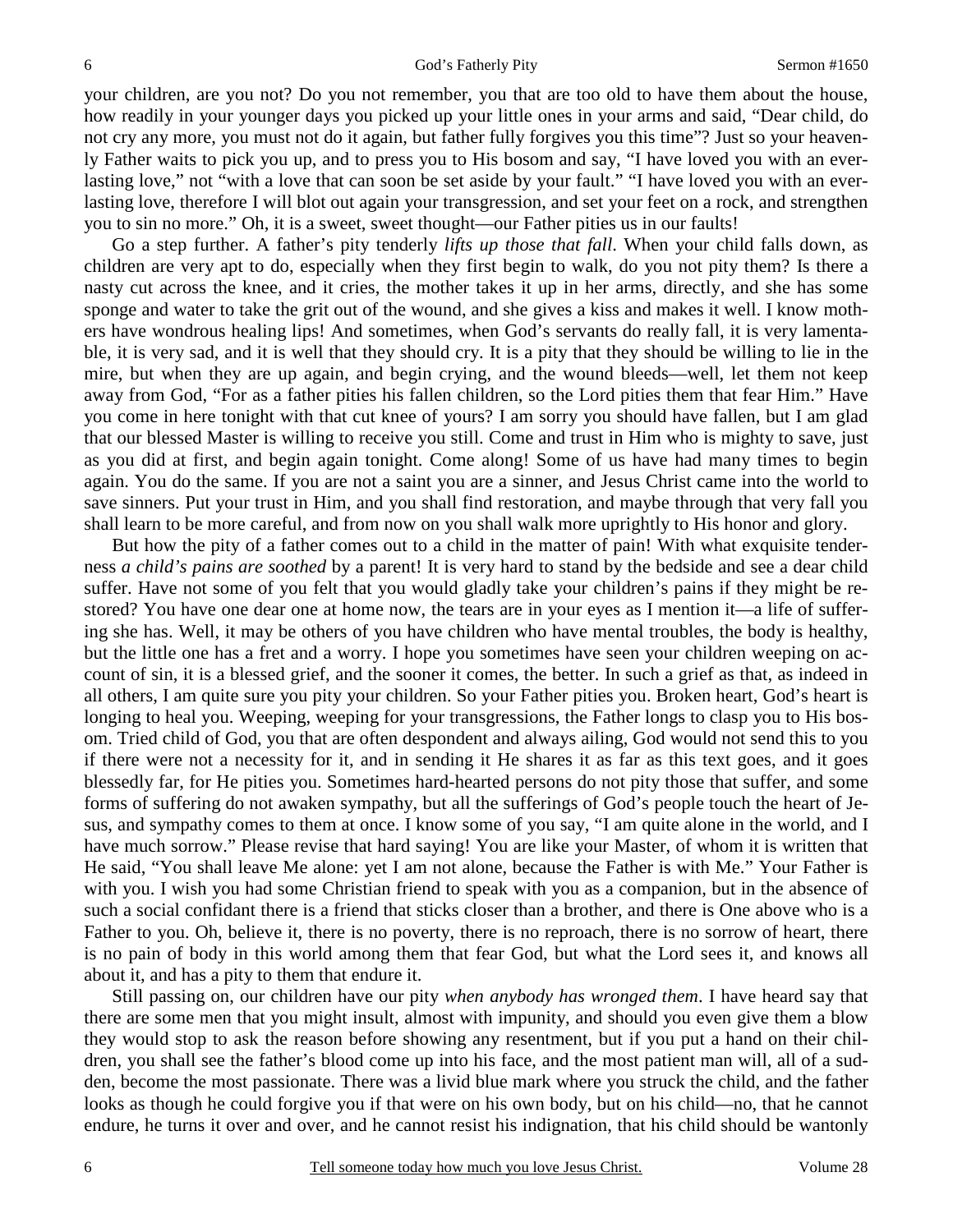#### Sermon #1650 God's Fatherly Pity 7

made to suffer. The wrongs of children call loudly for redress in the ears of every sensitive man or woman, but they are sure to awake a thrilling echo in a father's heart. "And shall not God revenge His own elect, which cry day and night unto Him?" I tell you that He will avenge them speedily, though He bears long with the adversary. That cry of Milton's, when he prayed God to avenge God's elect among the valleys of Piedmont for all the accursed persecutions of the Church of Rome, was certainly heard and answered. Look at Spain to this day, degraded among the nations because she was chief in the army of inquisitors, and crushed out the word of God from her midst. She cannot rise; the blood of saints is on her. And other nations, too, that have shed the blood of the righteous like water have had to smart for it. That revolution in France, when blood flowed at the guillotine, was God's reply to St. Bartholomew, for He remembered it, and took vengeance for His saints, and so He will till the end of the world shall come. There is no wrong done to His people but it is registered in God's archives. "He that touches you touches the apple of My eye." Christ seemed to sit still in heaven till He saw the blood of His saints shed, and then He stood up as in indignation when they stoned Stephen. You remember how He cries, "Saul, Saul, why do you persecute *Me?"* It was Jesus that suffered, though His saints were made to die. Leave, then, your wrongs with God. "Vengeance is Mine; I will repay, says the Lord," and let your reply be always gentleness and kindness towards those who hate you for righteousness' sake.

 And now, once more, the father will pity his children so as not only to set right their wrongs, but to *remove his children's dreads*. There are some people in the world that seem to take delight in frightening children with old bogey stories so that they hardly dare go out at night, but a kind father, if he finds his child frightened so, explains it all to him—he does not like to see him blanched with fear or haunted with terror. It may be that some here present are suffering just now because they are sorely afraid. Are any of you under a dread of some boding evil, as though the dark shadow of a calamity you cannot define were flitting before your eyes? Be sure of this, your heavenly Father pities you. There are some of our hymns that always speak of death as associated with pains and groans and agonizing strife. Very much of that is old bogey—

> *"Imagination's fool and error's wretch, Man makes a death which nature never made; Then on the point of his own fancy falls, And feels a thousand deaths in fearing one."*

How many of God's people have we seen die without pains or groans or dying strife! I do remember one who used to be all her life subject to fear of death. She retired as usual to bed one night, and when they went to call her in the morning, there she lay with a sweet smile upon her face, she had gone to heaven in her sleep, it was evident she never knew anything at all about it. Are God's people by their observation of other saints driven to conclude that death is always the terrible thing the world says it is? I think not. There may be some whom God puts to bed in the dark, as we sometimes do our children, but usually He takes the candle with Him and sits and talks with His child till he falls asleep, and wakes up, and there he is among the angels. God kisses the souls of His saints out of the bodies—

> *"One gentle sigh, the fetter breaks: We scarcely can say, 'they're gone!' Before the ransomed spirit takes Her mansion near the throne."*

Go to your heavenly Father and tell Him you are frightened, and He has ways of taking away these fears, for though they may be ridiculous to some, a child's dreads are never too frivolous for the sympathy of a loving father, but He meets them as if there were some great reality in them, and so sets them aside. Whatever then your need, your woe, your grief, fly away to your great Father's mercy seat and spread them there, and He will give you comfort, and always believe from this night forward that God pities all them that fear Him, and whatever He sees of weakness in their nature and of sorrow in their lot He will help them. So may you find it now and evermore, for Christ's sake. Amen.

### **PORTION OF SCRIPTURE READ BEFORE SERMON—PSALM 103.**